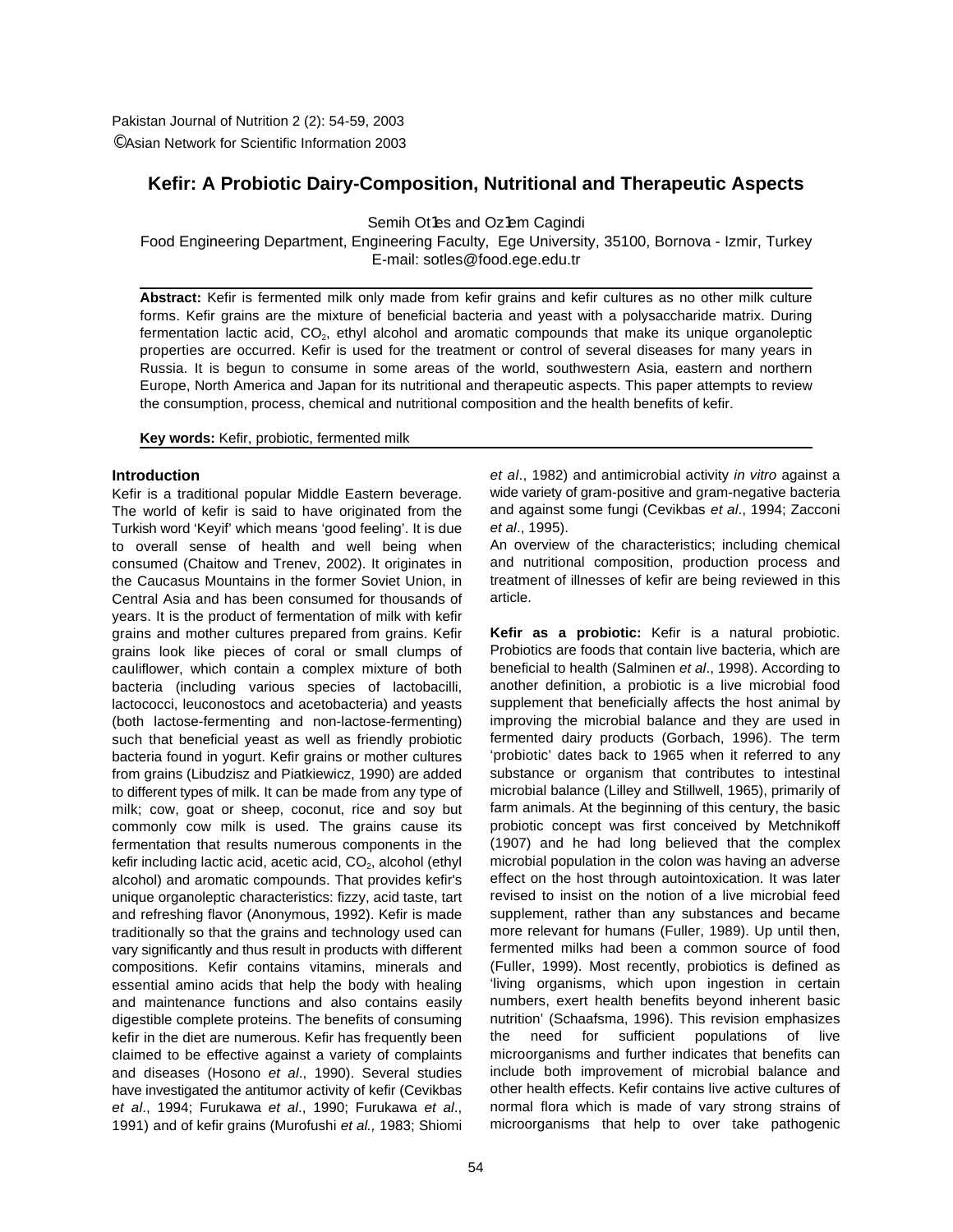digestion. The microorganisms predigest the protein organization of microorganisms of grains is not that enchanting protein digest and absorption and also completely elucidated. The grain matrix is composed of use the lactose thus many people whom have lactose a complex of 13% protein (by dry weight), 24% intolerance problem can be consume kefir. <br>
polysaccharide, plus cellular debris and unknown

**Consumption of kefir:** Kefir has been consumed for polysaccharide is a water-soluble substance known as thousands of years and originated in the Caucasus kefiran. Several homofermentative Lactobacillus species Mountains in the former Soviet Union. Although kefir is including *L. kefiranofaciens* and *L. kefir* (Toba *et al*., just being discovered in some areas of the world, it has 1987; Yokoi *et al*., 1991) produce this polysaccharide. been very popular in the former Soviet Union, Hungary The authors found that Kefiran producing, encapsulated and Poland for many years (Komai and Nanno, 1992). It *L. kefiranofaciens* that are located all over the grain and is also well known in Sweden, Norway, Finland and increased in the center, while *L. kefir* populated only a Germany (Kroger, 1993), as well as in Greece, Austria, small region at the surface layer (Arihara *et al*., 1990). Brazil and Israel (Hallé *et al*., 1994). The popularity is growing in the United States and Japan. **Kefir process:** There are several methods of producing

produced (Kurmann *et al.*, 1992). Some of them are: used and also food scientists are currently studying

Freeze-dried Kefir made from concentrated milk (360 modern techniques to produce a kefir with the same g/kg total solids) and fermented using traditional grains, characteristics as those found in traditional kefir. Kefir Buttermilk Kefir, a traditional product made from can be made from any type of milk, cow, goat, sheep, skimmed milk, state of source of source of soveral coconut, rice or sov. There are many choices for milk;

baker's yeast together with a cream or yoghurt starter no fat. culture (none of which originated from Kefir grains), Kefir-like products, manufactured using blends of micro- **Traditional process:** The traditional method of making organisms which result in a varying range of sensory kefir is occurred by directly adding kefir grains. The raw properties, but lacking the typical characteristics of traditional Kefir; products with in these categories are with 2-10% (generally 5%) kefir grain. After a period of known as Omaere (in South-West Africa), Rob or Roba (in some Arab countries), KjaKlder MjoKlk (in Norway), separated from the milk by filtering with a sieve and can Kellermilch (in Germany), Tarag (in Mongolia) and Kefir be dried at room temperature and kept at cold (in Turkey), temperature for being used in the next inoculation. Kefir

Osobyi, a modified Kefir produced in Russia from bovine milk low in fat, but with enriched protein. Although (Karagozlu and Kavas, 2000). The traditional process of bovine, caprine and ovine milk are widely used for the kefir is shown in Fig. 1. manufacture of many different types of fermented milk products, little information is available on the sensory **Industrial process:** In industrial process of kefir, quality of Kefir made with different mammalian milks. different methods can be used but basically up on the

**Kefir grains:** Kefir is made only made kefir grains or mother cultures which prepared from kefir grains. (Picture 1). Kefir grains are prepared in a goat-hide bag inoculated with 2-8% kefir cultures (bacterial starters) in filling with pasteurized milk inoculated with sheep tanks. Fermentation time is changed for 18 to 24 hours. intestinal flora, followed by culture of the surface layer in The coagulum is separated by pomp and distributed in milk. Gradually a polysaccharide layer appears on the surface of the hide. The layer is removed from the hides and propagated in pasteurized milk. Kefir grains appear industrial process of kefir is shown in Fig. 2. pieces of coral or small clumps of cauliflower florets or pop corn and range from 3 to 20 mm in diameter **Chemical and nutritional composition of kefir:** The (Libudzisz and Piatkiewicz, 1990). The grains look like composition of kefir is variable and not well defined gelatinous white or yellow particles. These grains (Zubillaga *et al*., 2001). It depends on the source and the contain lactic acid bacteria (lactobacilli, lactococci, fat content of milk, the composition of the grains or leoconostocs), acetic acid bacteria and yeast mixture cultures and the technological process of kefir. The clumped together with casein (milk proteins) and chemical composition of kefir is shown in Table 1. The complex sugars by a matrix of polysaccharides. It is major products formed during fermentation are lactic

organisms, repopulate the digestive tract and aid in described as a symbiotic association. The overall components (Hallé *et al*., 1994). The principal

In many countries, kefir-related products are also kefir. Commonly traditional and industrial processes are Cultured milk Kefir, produced from a special blend of pasteurized, unpasteurized, whole fat, low fat, skim and

> milk is boiled and cooled to 20-25 °C and inoculated fermentation, 18-24 hours at 20-25 °C, the grains are is stored at 4 °C for a time then is ready for consumption

> same principle. The first step is to homogenize the milk to 8% dry matter and held by heat treatment at 90-95 °C for 5-10 minutes. Then cooled at 18-24 °C and bottles. After maturing at 12-14 °C or 3-10 °C for 24 hours, kefir is stored at 4 °C (Koroleva, 1988). The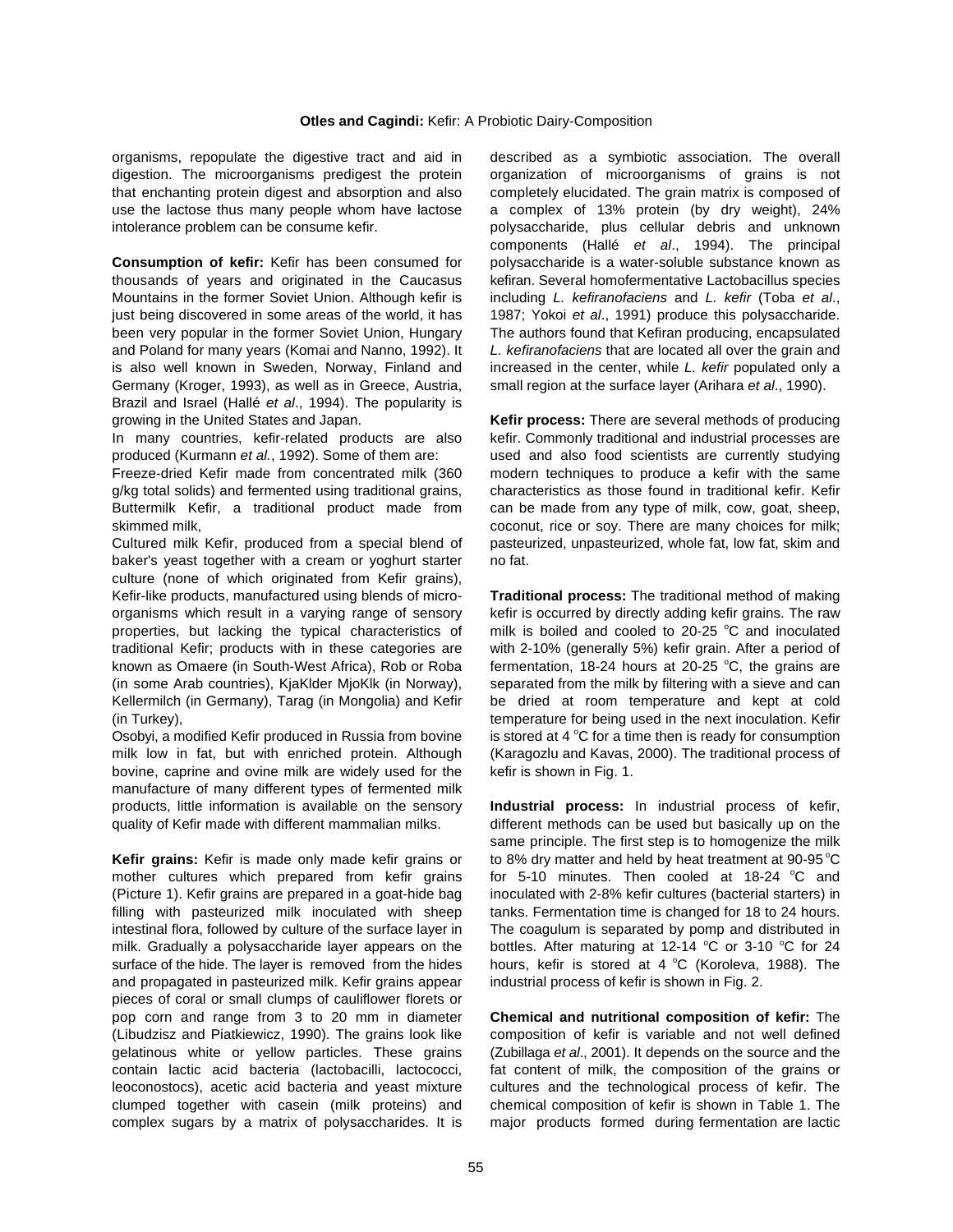## **Otles and Cagindi:** Kefir: A Probiotic Dairy-Composition



Fig. 1: The traditional process of kefir



are aromatic compounds, are present in kefir (Zourari is used in hospitals and sanatoria for a variety of and Anifantakis, 1988). Diacetyl is produced by Str. lactis conditions, including metabolic disorders, subsp. diacetylactis and *Leuconostoc sp.* (Libudzisz and atherosclerosis and allergic disease in the former Soviet Piatkiewicz, 1990). The pH of kefir is 4.2 to 4.6 (Odet, Union (Koroleva, 1988). It has even been used for the

are shown in Table 1. In addition to beneficial bacteria available and has also been associated with longevity in and yeast, kefir contains vitamins, minerals and Caucasus (Cevikbas *et al*., 1994; Zourari and essential amino acids that help the body with healing Anifantakis, 1988). Regularly kefir consumption can be and maintenance functions. Kefir is rich in Vitamin  $B_1$ , help to relieve all intestinal disorders, promote bowel  $B_{12}$ , calcium, amino acids, folic acid and Vitamin K. It is movement, reduce flatulence and create a he  $B_{12}$ , calcium, amino acids, folic acid and Vitamin K. It is assimilation of other B vitamins, such as folic acid, helps to establish a balanced inner ecosystem for pantothenic acid and  $B_{12}$ . The numerous benefits of B optimum health and longevity and however easily



#### Picture 1: Kefir grains

vitamins are regulation of the kidneys, liver and nervous system to helping relieve skin disorders, boost energy and promote longevity. Kefir has the complete proteins that are partially digested and in this respect the body easily utilizes them. Tryptophan is one of the essential amino acids in kefir that is well known for relaxing effect on the nervous system and calcium and magnesium are abundant in kefir, which are important minerals for a healthy nervous system. Kefir is also a good source of phosphorus, which is the second most abundant mineral in our bodies, helps utilize carbohydrates, fats and proteins for cell growth, maintenance and energy (Saloff-Coste, 1996).

Kefir is a good diet for lactose intolerant individuals that have the inability to digest significant amounts of lactose that is the predominant sugar of milk. The lactose content is decreased in kefir and the \$-galactosidase level is increased as a result of fermentation (Zourari and Anifantakis, 1988).

Fig. 2: The industrial process of kefir investigated the benefits of consuming kefir. More than acid, CO<sub>2</sub> and alcohol. Diacetyl and acetaldehyde, which that the microorganisms in kefir are not pathogenic. Kefir 1995). treatment of tuberculosis, cancer and gastrointestinal The chemical composition and nutritional values of kefir disorders when modern medical treatment was not a good source of biotin, a B vitamin that aids the body's digestive system. It cleans effectively the whole body that **Health benefits of kefir:** Many researchers have a thousand years of consumption have demonstrated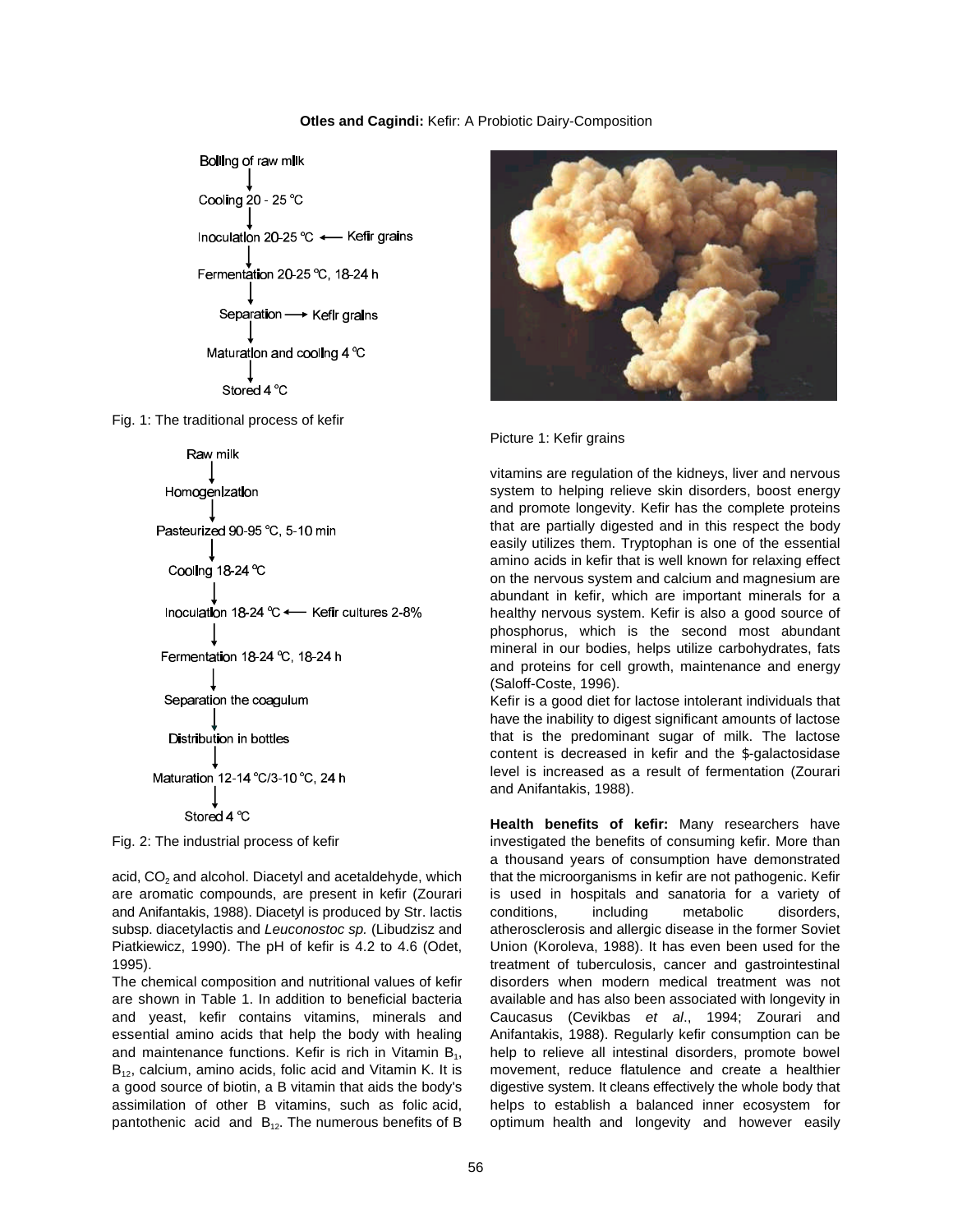|  |  |  | Otles and Cagindi: Kefir: A Probiotic Dairy-Composition |
|--|--|--|---------------------------------------------------------|
|--|--|--|---------------------------------------------------------|

| Components                | 100 <sub>g</sub> | Components          | 100 <sub>g</sub> |
|---------------------------|------------------|---------------------|------------------|
| Energy                    | 65 kcal          | Mineral content (g) |                  |
| Fat (%)                   | 3.5              | Calcium             | 0.12             |
| Protein (%)               | 3.3              | Phosphor            | 0.10             |
| Lactose (%)               | 4.0              | Magnesium           | 12               |
| Water (%)                 | 87.5             | Potassium           | 0.15             |
|                           |                  | Sodium              | 0.05             |
| Milk acid (g)             | 0.8              | Chloride            | 0.10             |
| Ethyl alcohol (g)         | 0.9              |                     |                  |
| Lactic acid $(g)$         | 1                | Trace elements      |                  |
| Cholesterol (mg)          | 13               | Iron (mg)           | 0.05             |
| Phosphatateds (mg)        | 40               | Copper (µg)         | 12               |
|                           |                  | Molybdenum (µg)     | 5.5              |
| Essential amino acids (g) |                  | Manganese (µg)      | 5                |
| Tryptophan                | 0.05             | Zinc (mg)           | 0.36             |
| Phenylalanin+tyrosine     | 0.35             |                     |                  |
| Leucine                   | 0.34             |                     |                  |
| Isoleucine                | 0.21             | Aromatic compounds  |                  |
| Threonine                 | 0.17             | Acetaldehyde        |                  |
| Methionine+cystine        | 0.12             | Diacetyl            |                  |
| Lysine                    | 0.27             | Acetoin             |                  |
| Valine                    | 0.22             |                     |                  |
| Vitamins (mg)             |                  |                     |                  |
| Α                         | 0.06             | $B_{12}$            | 0.5              |
| Carotene                  | 0.02             | <b>Niacin</b>       | 0.09             |
| $B_1$                     | 0.04             | C                   | 1                |
| B <sub>2</sub>            | 0.17             | D                   | 0.08             |
| $B_6$                     | 0.05             | E                   | 0.11             |

Table 1: The chemical composition and nutritional values of kefir (Renner and Renz-Schaven, 1986; Hallé *et al.*, 1994)

vitamins and minerals and complete proteins and is a the lack of direct *in vitro* effect on tumor cells (Shiomi *et* nourishing food to contribute a healthy immune system *al*., 1982). Immune system stimulation with kefir and has been used to help patients suffering from AIDS, (Furukawa *et al*., 1991) and with sphingomyelin isolated chronic fatigue syndrome, herpes and cancer. from the lipids of kefir (Osada *et al*., 1994) has been

(Furukawa *et al*., 1990), antitumoral (Furukawa *et al*., improves the immune system. There is evidence to 1991) and hypocholesterolemic (Tamai *et al*., 1996) support the antitumour activity. effects of kefir have investigated in recent studies. Kefir plays an important role of controlling high

activity in vitro against a wide variety of gram-positive and vascular damage. gram-negative bacteria (Serot *et al*., 1990) and against The lactase deficiency individuals has sickness such as some fungi (Cevikbas *et al.*, 1994). The antagonistic nausea, cramps, bloating, gas and diarrhea but kefir's effects of kefir against *Salmonella kedougou* were abundance of beneficial yeast and bacteria provide attributed to the complexity and vitality of the kefir micro lactase, an enzyme which consumes most of the lactose flora (Zacconi *et al.*, 1995). Various scientists have left after the culturing process (Akalin and Ötles, 2002). observed digestive benefits of kefir (Goncharova *et al*., 1979; Sukhov *et al*., 1986). The microorganisms of kefir **Conclusion:** High nutritional values and health benefits are reduced the activity of the fecal enzymes in intestinal of kefir are numerous; therefore it is recommended to system. Several studies have investigated the antitumor consume for premature infants, young children, activity of kefir and polysaccharides from kefir grain pregnant and nursing women, patient, old people and (Cevikbas *et al*., 1994; Driessen and Boer, 1989; lactase deficiency individuals. Many researchers Fernandes *et al*., 1987; Friend and Shahani, 1984; investigated many properties of kefir but mostly not well Furukawa *et al*., 1990; Furukawa *et al*., 1991; Gilland, defined. Future observations will appear more 1989; Klupsch, 1985; Murofushi *et al*., 1983; Shiomi *et* clarification about kefir and its nutritional and therapeutic *al*., 1982; Welch, 1987). The mechanism of antitumor benefits.

digested, provides beneficial bacteria and yeast, activity was considered to be host mediated because of The antibacterial (Zacconi *et al*., 1995), immunological demonstrated in both *in vitro* and *in vivo* studies and

Kefir (Zacconi *et al*., 1995) possesses antibacterial cholesterol levels in this way protecting from cardio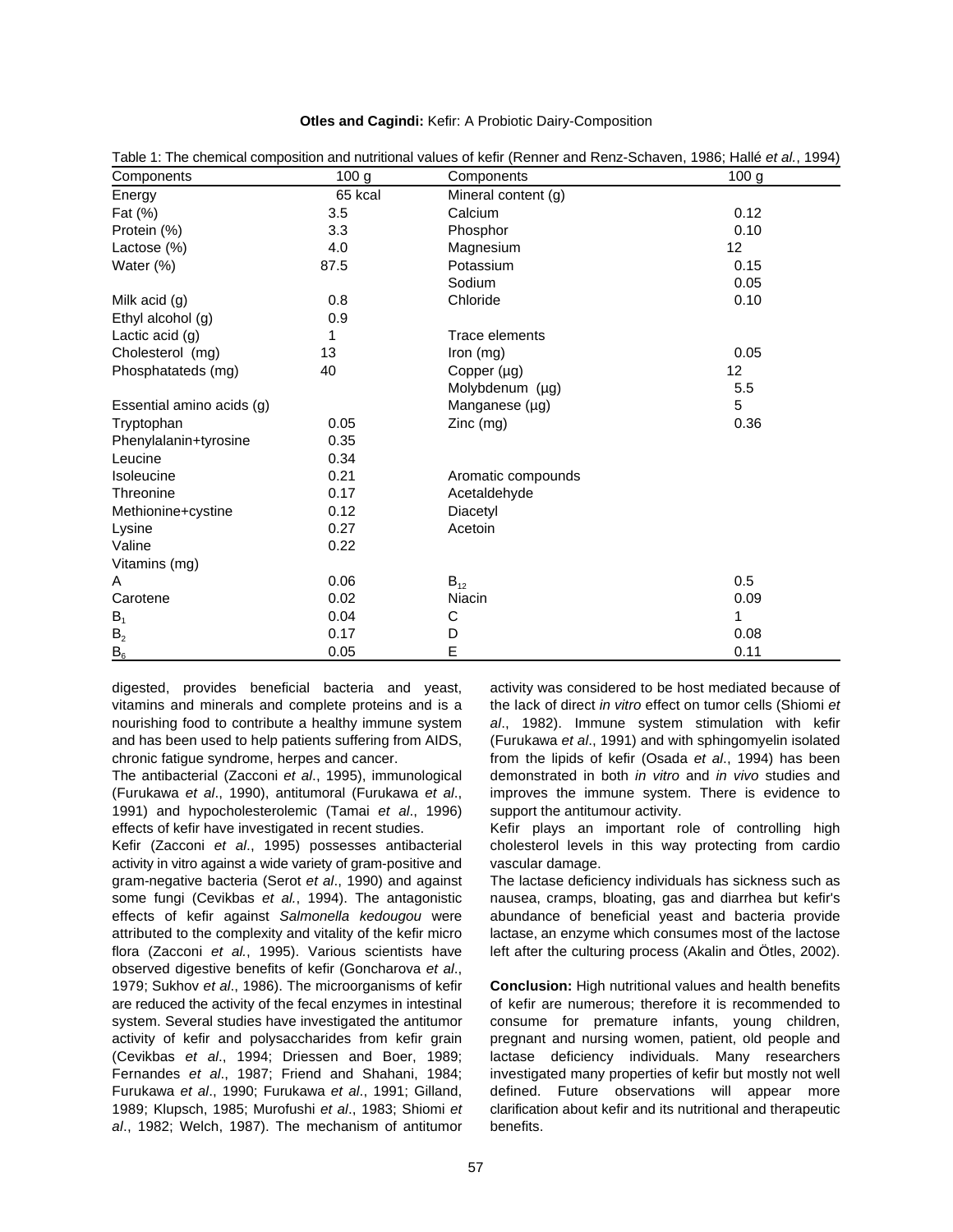#### **References**

- Akalin, S. and S. Ötles, 2002. Beslenmede probiyotiklerin önemi. Gida, 9: 70-74.
- Anonymous, 1992. International Dairy Federation. General standard of identity for fermented milks,163: 4.
- Arihara, K., T. Toba and S. Adachi, 1990. Immunofluorescence microscopic studies on distribution of *L. kefiranofaciens* and *L. kefir* in kefir grains. Int. J. Food Microbiol., 11: 127 - 34.
- Cevikbas, A., E. Yemni, F. W. Ezzedenn and T. Yardimici, 1994. Antitumoural, antibacterial and antifungal activities of kefir and kefir grain. Phytother. Res., 8: 78-82.
- Chaitow, L. and N. Trenev, 2002. Probiotics. Natasha Trenev Website. www. Natren.com
- Driessen, F. M. and R. Boer, 1989. Fermented milks with selected intestinal bacteria: a health trend in new products. Neth. Milk Dairy J., 43: 367-382.
- Gilland, S. E., 1989. Acidophilus milk products: a review of potential benefits to consumer. J. Dairy Sci., 72: 2483-2494.
- Goncharova, G. I., L. P. Semenova, E. P. Kozlova, A. M. Lyannaya, K. S. Ladodo, G. V. Yatsyk and V. I. Chistyakova, 1979. Effect of different types of feeds for newborn infants on intestinal micro biocenosis. Vopr. Pitan., 6: 49-53.
- Gorbach, S. L., 1996. The discovery of L. GG. Nutrition Today, 31: 2S - 4S.
- Komai, M. and M. Nanno, 1992. Intestinal micro flora and longevity. In: Nakazawa, Y., Hosono, A. (Eds.), Functions of fermented milk. Elsevier Applied Science, London, pp: 343.
- Fernandes, C. F., K. M. Shahani and M. A. Amer, 1987. Therapeutic role of dietary lactobacilli and lactobacilli fermented dairy products. FEMS: Microbiol. Rev., 46: 343-356.
- Friend, B. A. and K. M. Shahani, 1984. Nutritional and therapeutic aspects of lactobacilli. J. Appl. Nutr., 36: 125-153.
- Fuller, R., 1989. A review: Probiotics in man and animals. J. Appl. Bacterial., 66: 365-378.
- Fuller, R., 1999. Probiotics. In: Gibson, G.R. and Newsletter, No: 11. Roberfroid, M. B. (Eds.), Colonic Microbiota Nutrition and Health. Kluwer Academic publishers, London, pp: 89-101.
- Furukawa, N., A. Matsuoka and Y. Yamanaka, 1990. Effects of orally administered yogurt and kefir on tumor growth in mice. J. Japan. Soc. Nutr. Food Sci., 43: 450-453.
- Furukawa, N., A. Matsuoka, T. Takahashi and Y. Yamanaka, 1991. Effects of fermented milk on the delayed-type hypersensitivity response and survival day in mice bearing Meth-A. Anim. Sci. Tec., 62: 579-585.
- Hallé, C., F. Leroi, X. Dousset and M. Pidoux, 1994. Les kéfirs : des associations bactéries lactiqueslevures. In Roissart, De H., Luquet, F.M. (Eds.), Bactéries lactiques: Aspects fondamentaux et technologiques. Vol. 2. Uriage, France, Lorica, pp: 169-182.
- Hosono, A., T. Tanabe and H. Otani, 1990. Binding properties of lactic acid bacteria isolated from kefir milk with mutagenic amino acid pyrolyzates. Milchwiss., 45: 647-651.
- Karagozlu, C. and G. Kavas, 2000. Alkollü fermente süt içecekleri: Kefir ve kimizin özellikleri ve insan beslenmesindeki önemi. Gida, 6: 86-93.
- Klupsch, H. J., 1985. Man and micro flora- Bioghurt, Biogarde. S. Afr. J. Dairy Tec., 17: 153-156.
- Koroleva, N. S., 1988. Technology of kefir and kumys. IDF Bull., 227: 96-100.29.
- Kroger, M., 1993. Kefir. Cultured Dairy Prod. J., 28:26-29.
- Kurmann, J. A., J. Lj. Rasic and M. Kroger, 1992. Encyclopedia of Fermented Fresh Milk Products. Van Nostrand, Reinhold, New York.
- Libudzisz, Z. and A. Piatkiewicz, 1990. Kefir production in Poland. Dairy Ind. Int., 55: 31-33.
- Lilley, D. M. and R. H. Stillwell, 1965. Probiotics: growth promoting factors produced by microorganisms Sci., 147: 747-748.
- Metchnikoff, E., 1907. In The prolongation of life: optimistic studies. C. Mitchell (Ed.), William Heinemann, London.
- Murofushi M, M. Shiomi and K. Aibara, 1983. Effect of orally administered polysaccharide from kefir grain on delayed-type hypersensitivity and tumor growth in mice. Japan. J. Med. Sci. Biol., 36: 49-53.
- Odet, G., 1995. Fermented milks. IDF Bull., 300: 98-100.
- Osada, K., K. Nagira, K. Teruya, H. Tachibana, S. Shirahata and H. Murakami, 1994. Enhancement of interferon-b production with sphingomyelin from fermented milk. Biother., 7: 115-123.
- Renner, E. and Renz-Schaven, 1986. Nahrwerttabellen für milch und milchprodukte. Verlag B. Renner. Köhner K. G. Gieben, Germany.
- Salminen, S., C. Bouley and M. C. Boutron Ruault, 1998. Functional food science and gastrointestinal physiology and function. Br. J. Nutr., 80: 147-71.
- Saloff-Coste, C. J., 1996. Kefir. Danone World
- Schaafsma, G., 1996. State of the art concerning probiotic strains in milk products. IDF Nutr. Newsl., 5: 23-24.
- Serot, T., X. Dousset, J. Zucca and N. Torcatis, 1990. Mise en évidence et purification partielle de substances antibactériennes produites par Leuconostoc mesenteroides et Lactobacillus plantarum isolés de grains de kéfir. Microbiol. Alim. Nutr., 8: 71-76.
- Shiomi, M., K. Sasaki, M. Murofushi and K. Aibara, 1982. Antitumor activity in mice of orally administered polysaccharide from kefir grain. Japan. J. Med. Sci. Biol., 35: 75-80.